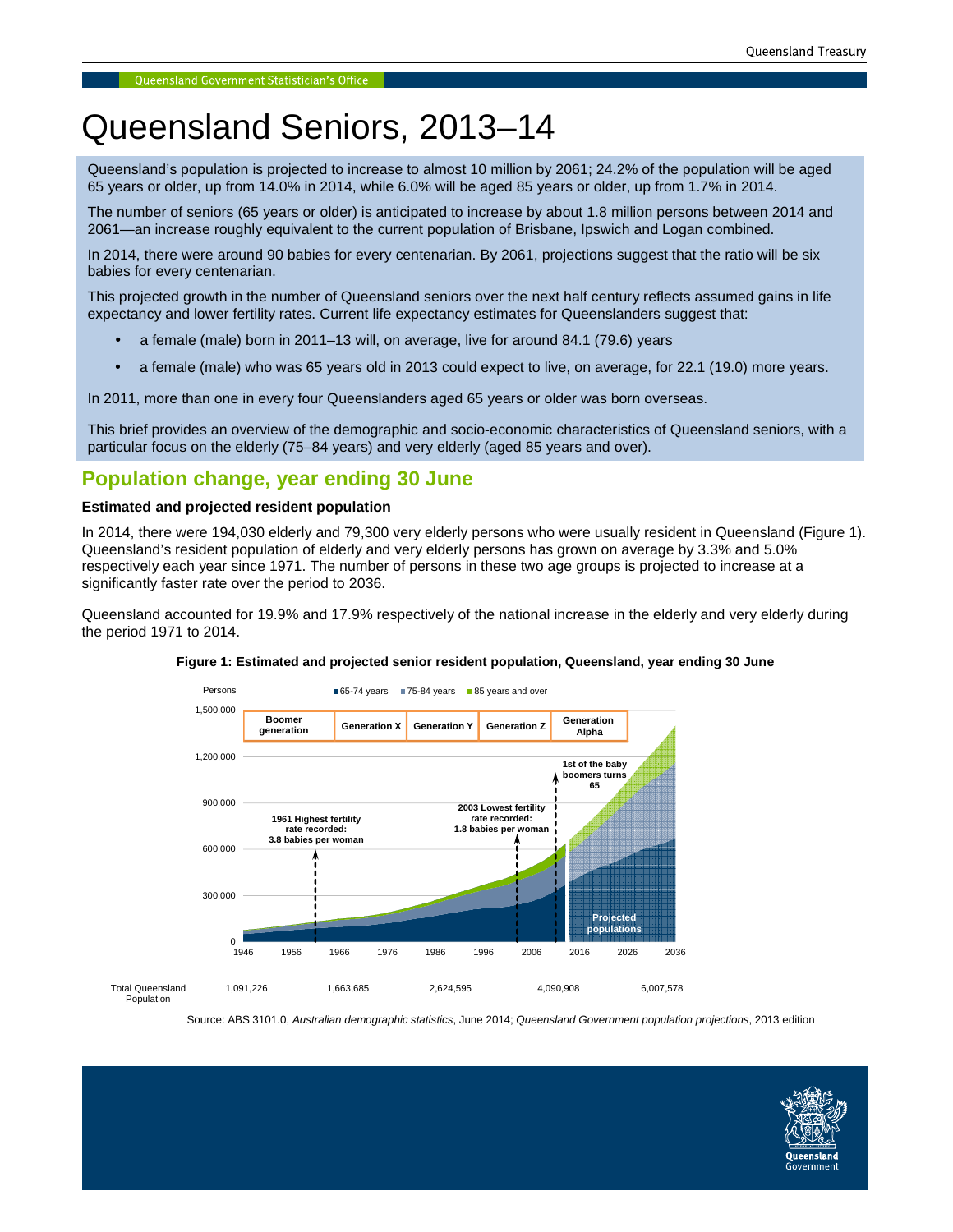Between 1971 and 2014, the proportion of Queensland's population who were elderly increased from 2.6% to 4.1%, while the proportion of very elderly persons trebled from 0.5% to 1.7%. These proportions are projected to increase further to 7.0% and 3.4% respectively by 2036, and again to 8.1% and 6.0% respectively by 2061 (Table 1).

# **Geographical distribution**

## **National distribution, 30 June 2014**

In 2014, more of Australia's very elderly persons lived in New South Wales (34.9%) than anywhere else in Australia. Queensland was home to 17.4% of the very elderly, behind Victoria with 25.9% (Figure 2). The proportion of Australia's very elderly living in New South Wales and Victoria has declined since 1971 (from 37.3% and 27.7% respectively). In comparison, Queensland's share of this cohort has increased from 14.6% in 1971. Western Australia is the only other state to record a notable increase in its share of the nation's very elderly over this period (from 6.6% to 8.8%).

# **Migration**

In 2013–14, 5,090 seniors moved to Queensland from other states or territories, while 4,590 left to live elsewhere in Australia (Figure 3). These movements resulted in a net recorded gain of 500 seniors to Queensland, and constituted 8.7% of Queensland's total net interstate migration gain. Over the years since 1996–97, this proportion has varied from –0.8% in 2007–08 when Queensland recorded a net loss of 160 seniors to other states and territories, up to 10.6% in 2000–01.

The years 2000–01 to 2003–04 represented a period of high interstate migration to Queensland by older people, with more than one in ten net interstate migrants in 2000–01 aged 65 years or older. In all but three years since 1996–97, Queensland recorded the highest net interstate migration of seniors across Australia. New South Wales and the Northern Territory recorded net losses in every year during this period, while Victoria recorded net losses up to 2003–04.

Since 2004–05, around 16% to 21% of senior migrants to Australia each year have settled in Queensland. A similar proportion of Australia's departures among this older age group has also come from Queensland. In the two years 2012–13 and 2013–14, Queensland recorded a small net gain followed by a small net loss of seniors to overseas migration (20 and –30 persons respectively).

While population gains through net overseas migration were minimal among seniors, a high proportion of senior Queenslanders was born overseas. At 30 June 2011, 28.4% of senior Queenslanders were born overseas, including 30.4% of males and 26.6% of females. The United Kingdom is the main source of overseas–born Queensland seniors, followed by New Zealand, Germany, Italy and the Netherlands.

| Table 1: Estimated resident and projected senior population, |  |
|--------------------------------------------------------------|--|
| Queensland, 30 June                                          |  |

| Age group       | 1971    |                  | 2036    | 2061    |  |  |
|-----------------|---------|------------------|---------|---------|--|--|
|                 |         | $-$ persons $-$  |         |         |  |  |
| $65 - 74$ years | 104,861 | 386,466          | 669,614 |         |  |  |
| 75-84 years     | 48.029  | 194.033          | 494.169 | 812,619 |  |  |
| 85 years & over | 9.740   | 79,300           | 238.858 | 604,155 |  |  |
|                 |         | $-$ per cent $-$ |         |         |  |  |
| $65 - 74$ years | 5.7     | 8.2              | 9.4     | 10.0    |  |  |
| 75-84 years     | 2.6     | 4.1              | 7.0     | 8.1     |  |  |
| 85 years & over | 0.5     | 1.7              | 3.4     | 6.0     |  |  |

Source: ABS 3101.0, Australian demographic statistics, June 2014; Queensland Government population projections, 2013 edition

#### **Figure 2: Estimated resident population, persons aged 85 years and over, 30 June 2014**



Source: ABS 3101.0, Australian demographic statistics, June 2014

#### **Figure 3: Interstate migration, persons aged 65 years and over, Queensland**



Source: ABS 3412.0, Migration Australia, 2013–14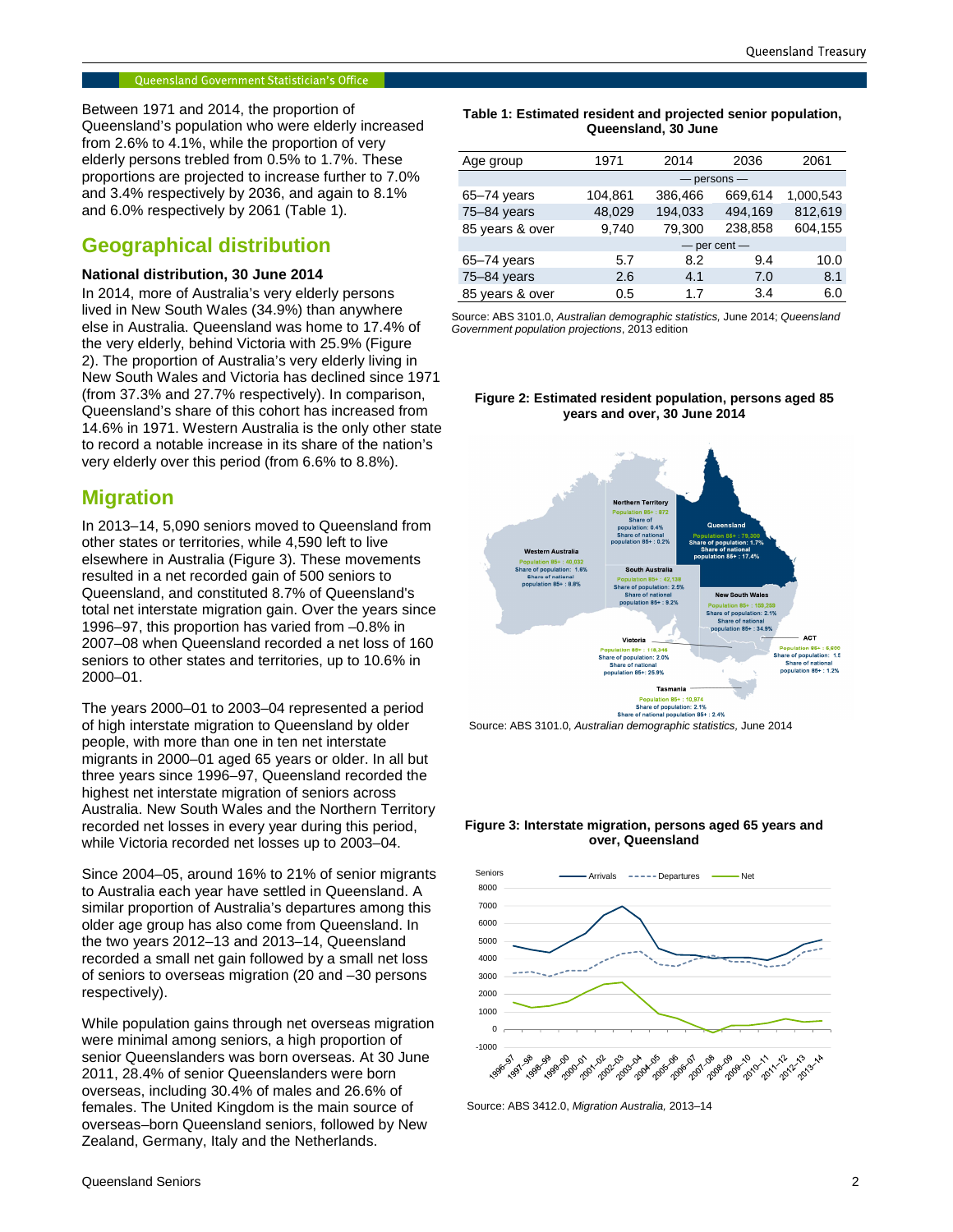# **Queensland distribution statistical areas level 4 (SA4), 30 June 2013**

In 2013, Gold Coast was home to 13.6% of Queensland's very elderly, while Sunshine Coast was home to 10.1% (Table 2). The number of very elderly Queenslanders grew by 28,140 over the 10 years to 2013, with Gold Coast and Sunshine Coast attracting 29.0% of this growth. In contrast, Queensland–Outback had the lowest proportion of the very elderly at 0.9% (or 700 persons) and only 0.6% of the growth.

Projections anticipate 238,860 very elderly Queensland residents by 2036, with Gold Coast home to 13.6% of these, followed by Sunshine Coast with 11.0% and Wide Bay with 8.3%. The 2036 figure represents an additional 162,980 persons across Queensland compared with 2013. Projected growth in the Gold Coast, Sunshine Coast, Wide Bay, Ipswich and Logan–Beaudesert areas will account for 48.0% of Queensland's growth in the very elderly population.

Figure 4 shows the spatial distribution of Queensland's very elderly population by SA4 at the time of the 2011 Census. Almost two in three (65.5%) very elderly residents lived in major cities of Queensland, while 12.7% lived in outer regional, remote and very remote areas.

### **Figure 4: Distribution of estimated resident population aged 85 years and over by SA4(a), Queensland, 2011**



1 dot = 1 person aged 85 years and over

(a) Australian Statistical Geography Standard, 2011 edition Source: ABS, 2011 Census of Population and Housing

**Table 2: Estimated and projected resident population aged 85 years and over by SA4(a), Queensland**

|                            | 30 June 2013 |                     | 30 June 2036 |           |  |
|----------------------------|--------------|---------------------|--------------|-----------|--|
| SA4                        |              | number — % — number |              | $-$ % $-$ |  |
| <b>Gold Coast</b>          | 10,291       | 13.6                | 32,569       | 13.6      |  |
| Sunshine Coast             | 7,674        | 10.1                | 26,194       | 11.0      |  |
| <b>Wide Bay</b>            | 6,110        | 8.1                 | 19,721       | 8.3       |  |
| Brisbane - South           | 5,763        | 7.6                 | 13.462       | 5.6       |  |
| Brisbane - North           | 4,791        | 6.3                 | 10,801       | 4.5       |  |
| Brisbane - East            | 4,308        | 5.7                 | 12,155       | 5.1       |  |
| Moreton Bay - North        | 4,272        | 5.6                 | 14,982       | 6.3       |  |
| Ipswich                    | 3,797        | 5.0                 | 16,203       | 6.8       |  |
| <b>Brisbane Inner City</b> | 3,378        | 4.5                 | 8,115        | 3.4       |  |
| Brisbane - West            | 3,338        | 4.4                 | 7,413        | 3.1       |  |
| Cairns                     | 3,251        | 4.3                 | 10,567       | 4.4       |  |
| Logan-Beaudesert           | 3,117        | 4.1                 | 14,562       | 6.1       |  |
| <b>Townsville</b>          | 3,115        | 4.1                 | 10,609       | 4.4       |  |
| Fitzrov                    | 2,914        | 3.8                 | 10,962       | 4.6       |  |
| Toowoomba                  | 2,897        | 3.8                 | 8,530        | 3.6       |  |
| Darling Downs-Maranoa      | 2,362        | 3.1                 | 6,713        | 2.8       |  |
| Mackay                     | 1,929        | 2.5                 | 5,892        | 2.5       |  |
| Moreton Bay - South        | 1,872        | 2.5                 | 7,135        | 3.0       |  |
| Queensland-Outback         | 703          | 0.9                 | 2,274        | 1.0       |  |
| Queensland                 | 75,882       | 100.0               | 238,858      | 100.0     |  |

(a) Australian Statistical Geography Standard, 2011 edition

Source: ABS 3235.0, Population by age and sex, regions of Australia, 2013

# **The very elderly, by sex, year ending 30 June**

Of the 79,300 very elderly Queensland residents in 2014 (aged 85 years and over), almost two in every three were female (28,982 males and 50,318 females). This difference reflects the higher life expectancy at birth for females compared with males.

In 2014, there were 57.6 males for every 100 females among the very elderly in Queensland. This is markedly lower than the ratio of 104.5 recorded at birth in 2014, due to the impact of higher male mortality within older and elderly populations. This was also the highest ratio recorded for the very elderly cohort since 1971. The ratio has been rising since a low of 41.7 in 1986 and is projected to increase further over coming years, reflecting ongoing improvements in male life expectancy.

While there are more females than males at every age among this group, their distribution by age differs from that of males. Up to age 88 years, very elderly males had a proportionally higher representation than females e.g. 18.3% of very elderly males were aged 85 years compared with 15.0% of females. From age 89 years onwards, females have proportionally higher representation.

# **The elderly**

The number of males per 100 females among 75–84 year olds is higher than among the very elderly, and has shown an increasing trend since 1994 (69.4) reaching 87.7 in 2014.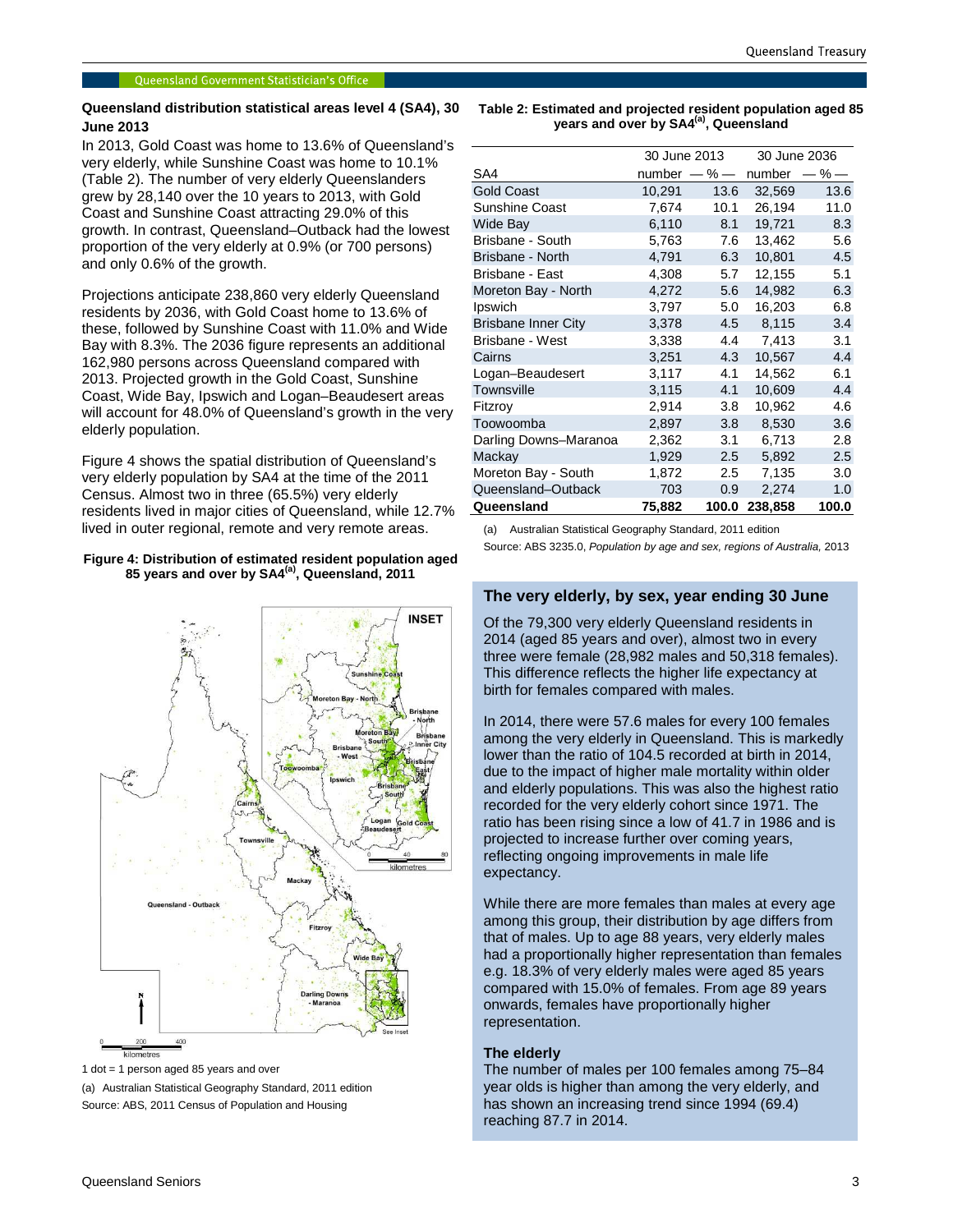# **Mortality and life expectancy**

# **Australian life expectancy**

Life expectancy measures how long, on average, a person could live if the current age–specific death rates applied throughout their life.

Life expectancy at birth for both male and female Australians increased notably over the 50 years to 2013. Females born in 2013 can expect to live, on average, 10.1 years longer than females born in 1962 (up from 74.2 years to 84.3 years). Male life expectancy increased by 12.2 years over these same 50 years (from 67.9 years up to 80.1 years).

These increases are also reflected in the senior population, where a male aged 65 years in 2013 could expect to live, on average, another 19.2 years. Females of the same age could expect to live for another 22.1 years (Figure 5). This compares with the lower remaining life expectancy of 12.5 years and 15.7 years respectively, for males and females who were 65 years old in 1962.

## **Figure 5: Life expectancy (years)(a) by sex, by single year of age, 65 years and over, Australia**



(a) Life expectancy calculated using data for the three years ending in the reference year.

Source: ABS 3302.0.55.001, Life tables, States, Territories and Australia, 2011–2013; ABS 3105.0.65.001 Australian historical population statistics, 2014

Remaining life expectancy for the very elderly has also increased over time, from 4.1 years for males who were 85 years old in 1962 to 6.1 years in 2013. Similarly there was an increase from 4.8 years to 7.1 years for 85 year old females. Differences between male and female life expectancy also narrow with age, declining from 2.2 years at age 75 years to 0.1 years at age 99 years in 2013.

The increases in life expectancy during the last 50 years have been attributed to improved social conditions, medical advances, mass immunisation, increased road safety and behavioural change (lifestyle behaviours). These changes have led to a reduction in death rates at all ages. There have also been changes in the primary causes of death over time.

## **Deaths by age**

Like life expectancy, the median age at which Queenslanders die has also increased over time. The median age at death of Queensland residents in 2013 was 76.9 years for males and 83.6 years for females, an increase of 1.3 and 1.7 years respectively on the median age at death in 2003. A comparison of the distribution of deaths in Queensland between 2003 and 2013 shows a clear shift towards a greater proportion of deaths among the very elderly (Figure 6). In 2013, deaths among the very elderly represented 35.5% of all deaths in Queensland, up from 28.9% in 2003.

The increasing proportion of deaths among the oldest cohorts of Queensland residents, and the upward trend in the median age of death, reflect the larger numbers of people moving into these age groups, as well as increasing life expectancy. Very elderly females and males comprised 45.1% and 27.0% of all female and male deaths respectively in 2013, indicative of the relatively larger number of females in this cohort and the longer, on average, life expectancy experienced by females compared with males.





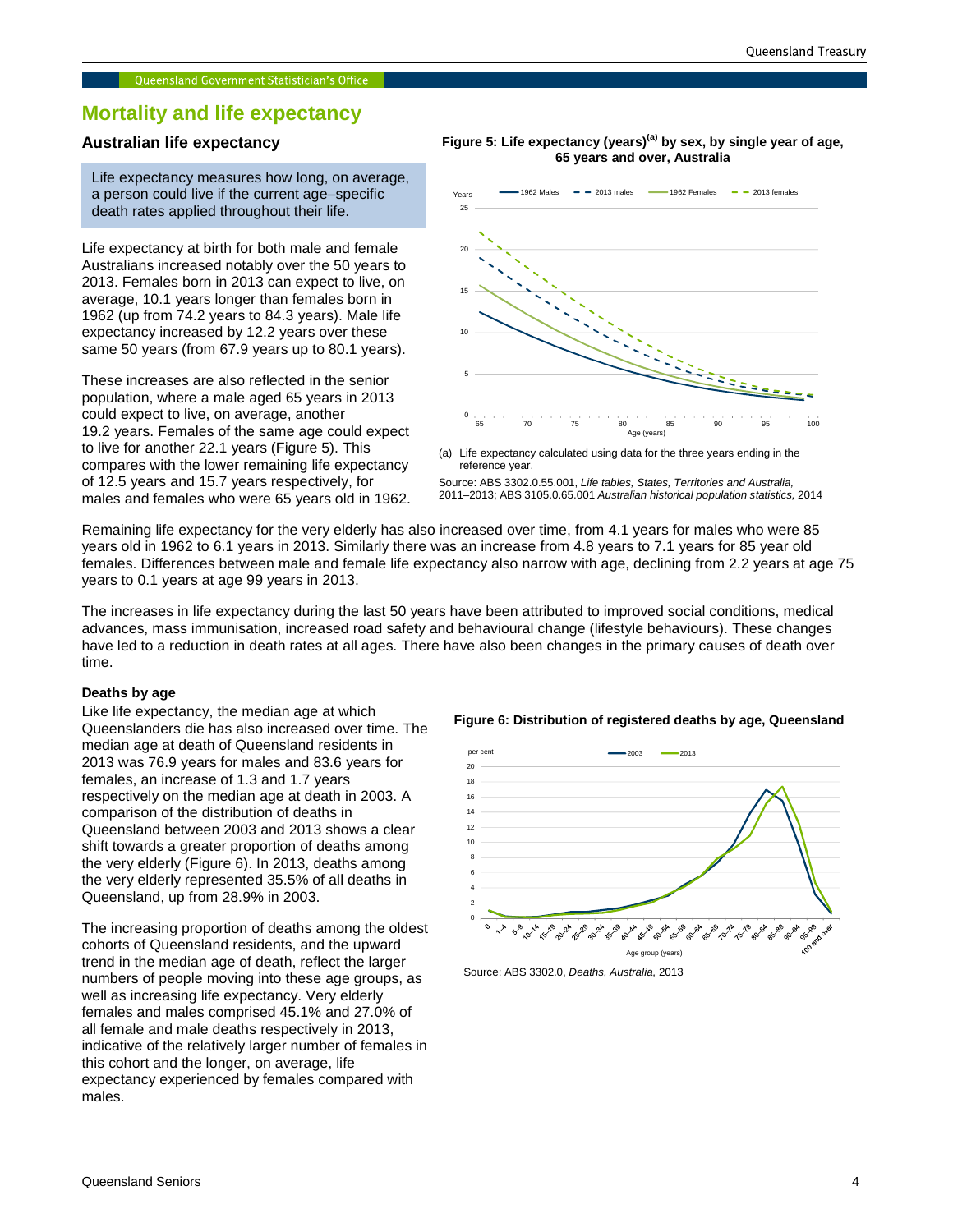The greater longevity experienced by females is evident when comparing sex ratios across the older cohorts. In 2013, there were 67 male deaths for every 100 female deaths among the very elderly in Queensland. Comparatively, among the elderly, there were 126 male deaths for every 100 female deaths.

## **Causes of death**

Examining the main causes of death among Queensland's seniors enables a greater understanding of patterns in mortality and their flow-on impacts. Ischaemic heart disease was the leading cause of death for both elderly and very elderly males and females in Queensland in 2012 (Table 3). Among the very elderly, one in five deaths in 2012 was as a result of ischaemic heart disease. The proportion of deaths among the very elderly due to ischaemic heart disease has declined over time, from 26.0% in 2000 for males and 29.9% for females, to 19.4% and 20.4% respectively in 2012.

Ischaemic heart disease, a leading cause of death, includes heart attacks, angina and other conditions that block blood flow to the heart.

Cerebrovascular diseases, another major cause of death, include strokes and other conditions that affect circulation of blood flow to or in the brain.

Cerebrovascular diseases were the second most common underlying cause of death among the very elderly, accounting for around one in every 10 deaths. Organic mental disorders, including dementia, were the next leading causes of death for both males and females in this cohort.

## **Table 3: Leading cause of death by sex for population aged 75–84 years and 85 years and over, Queensland, 2012**

| <b>Rank</b>     | <b>Males</b>                                                | $-$ % $-$         | <b>Females</b>                                   |      |
|-----------------|-------------------------------------------------------------|-------------------|--------------------------------------------------|------|
|                 |                                                             | 75 to 84 years    |                                                  |      |
| 1 <sup>st</sup> | Ischaemic heart disease                                     | 14.8              | Ischaemic heart disease                          | 12.6 |
| $2^{nd}$        | Malignant neoplasms of digestive organs                     | 9.1               | Cerebrovascular diseases                         | 9.7  |
| 3 <sup>rd</sup> | Malignant neoplasms of respiratory and intrathoracic organs |                   | Malignant neoplasms of digestive organs          | 9.1  |
|                 |                                                             | 85 years and over |                                                  |      |
| 1 <sup>st</sup> | Ischaemic heart disease                                     | 19.4              | Ischaemic heart disease                          | 20.4 |
| 2 <sup>nd</sup> | Cerebrovascular diseases                                    | 9.6               | Cerebrovascular diseases                         | 12.8 |
| 3 <sup>rd</sup> | Organic, including symptomatic, mental disorders            | 6.2               | Organic, including symptomatic, mental disorders | 10.0 |

Source: ABS 3303.0, Causes of death, Australia, 2012

# **Health**

## **Disability and illness**

These increases in life expectancy are likely to have significant implications both for individuals and for sectors such as health and aged care. There is a strong correlation between age and disability. In 2012, an estimated 40% of 65–74 year old Queenslanders reported having a disability (Figure 7). However, at 83%, the rate was more than double among the very elderly<sup>1</sup>.

Around one in every four 65–74 year olds with a disability was found to have a profound or severe core activity limitation. The comparative rate among the very elderly was three in every five people.

Per cent Reported long-term health condition Reported disability

**Figure 7: Disability and illness, Queensland, 2012** 



Source: ABS 4430.0, Survey of disability, ageing and carers, 2012

A further 38% of 65–74 year olds and 12% of the very elderly reported having a long term health condition.

Consistent with the leading causes of death reported above, in 2011–12, an estimated 56.0% of Queensland seniors reported having circulatory disease, including 25.8% who had experienced and survived heart attack, stroke and/or vascular disease<sup>2</sup>. An estimated 42.8% of Queensland seniors reported having arthritis and 7.0% reported having cancer.

 $\overline{a}$ 1 ABS 4430.0, Survey of disability, ageing and carers, 2012

<sup>&</sup>lt;sup>2</sup> ABS 4364.0, Australian health survey: first results, 2011-12, Queensland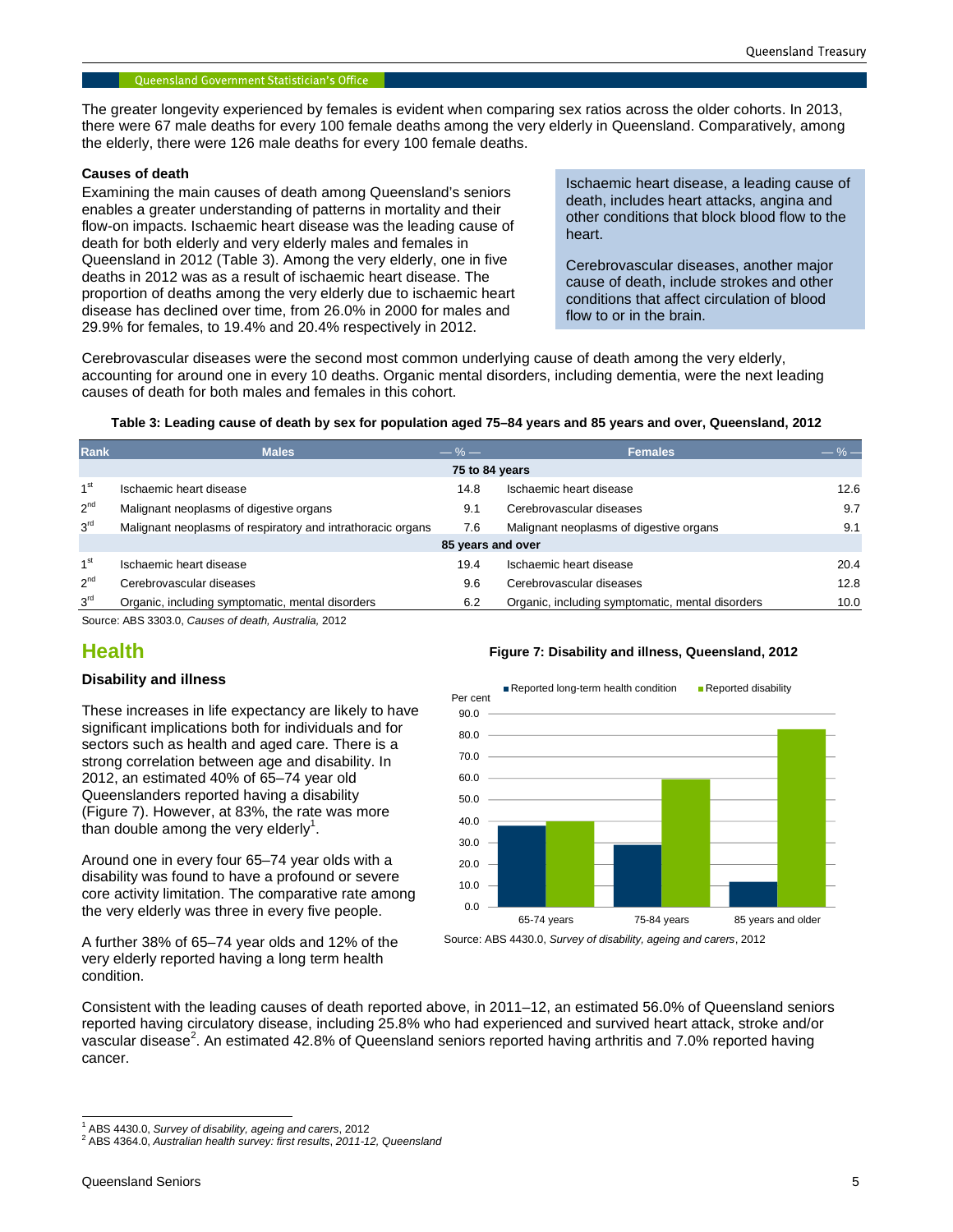Despite the prevalence of disability and long–term health conditions among Queensland seniors reported by the Australian Bureau of Statistics (ABS), in a separate Queensland Health survey<sup>3</sup> conducted in the same year, the majority of respondents reported that:

- their health was good or very good
- their quality of life was good or very good
- they were satisfied or very satisfied with their health.

### **Risk factors**

Heart disease and cerebrovascular disease, two of the primary causes of death among older persons, are largely preventable conditions. While risk factors such as age, ethnicity and family history cannot be changed, there are both lifestyle and medical risk factors that are modifiable or treatable including: smoking behaviour, high blood pressure, high cholesterol, physical inactivity, diabetes, and being overweight.

The prevalence of these risk factors among Queensland seniors varies with sex and age. For example, 65–74 year old males were significantly more likely to be overweight or obese than their female peers. They were also significantly less likely to eat adequate amounts of fruit and vegetables and significantly more likely to consume alcohol at risky levels over their lifetime. In contrast, there was little difference in the prevalence of overweight /obesity and fruit and vegetable consumption between males and females aged 75 years and older.

Of major concern is the prevalence of overweight and obesity among men aged 65–74 years, where around three in every four men have a body mass index (BMI) of 25 or more. Half of all men in this age group also reported having high blood pressure and 38.1% reported having high cholesterol.

| <b>Health measure</b>                                                 | <b>Females</b><br><b>Persons</b><br>Males<br>$65 - 74$ years |           |      | Persons<br>Males<br><b>Females</b><br>75 years & over |           |      |
|-----------------------------------------------------------------------|--------------------------------------------------------------|-----------|------|-------------------------------------------------------|-----------|------|
|                                                                       |                                                              | $-$ % $-$ |      |                                                       | $-$ % $-$ |      |
| Overweight or obese <sup>(a)</sup>                                    | 72.8                                                         | 64.6      | 68.7 | 58.9                                                  | 55.1      | 56.8 |
| Adequate fruit intake                                                 | 58.5                                                         | 77.0      | 68.0 | 58.3                                                  | 76.1      | 68.2 |
| Adequate vegetable intake                                             | 6.0                                                          | 19.8      | 13.1 | 9.2                                                   | 10.8      | 10.1 |
| Sufficient physical activity                                          | 51.7                                                         | 47.8      | 49.7 | n.a.                                                  | n.a.      | n.a. |
| Daily smoker                                                          | 10.5                                                         | 7.1       | 8.8  | $1.8*$                                                | 3.7       | 2.9  |
| Alcohol consumption at a risky level of harm over a<br>lifetime       | 25.2                                                         | 5.9       | 15.4 | 20.1                                                  | $2.3*$    | 10.3 |
| Diabetes/high blood sugar                                             | 27.0                                                         | 17.6      | 22.2 | 24.7                                                  | 16.8      | 20.3 |
| High blood pressure                                                   | 50.4                                                         | 48.9      | 49.6 | 48.3                                                  | 62.0      | 55.8 |
| High cholesterol                                                      | 38.1                                                         | 42.7      | 40.4 | 29.3                                                  | 34.3      | 32.1 |
| Health status (excellent, very good or good) (b)                      | 76.0                                                         | 77.1      | 76.6 | 71.9                                                  | 70.3      | 70.9 |
| Quality of life (very good or good) (b)                               | 87.7                                                         | 86.1      | 86.9 | 81.8                                                  | 83.3      | 82.7 |
| Satisfaction with health (very satisfied or satisfied) <sup>(b)</sup> | 80.4                                                         | 80.2      | 80.3 | 86.4                                                  | 80.9      | 83.2 |

#### **Table 4: Self-reported health status 2014, Queensland**

(a) Based on self-reported height and weight

(b) 2012 Data from Queensland Health, Self-reported health status 2012: preventive health indicators report (not reported in 2014)

\* RSE of 25–50% and should be used with caution.

Source: Queensland Health, Self-reported health status 2014: preventive health indicators, Queensland

Falls are also a significant health risk for older Queenslanders. In 2010–11, the hospitalisation rate for fall–related injuries among seniors was 2,737 per 100,000 persons, up from 2,216 per 100,000 persons ten years earlier<sup>4</sup>. Queensland Health predictions estimate that the total cost of hospitalisations due to fall-related injuries among Queensland seniors is projected to be more than \$240 million by 2015, based on projected estimates of cost, population growth and the rate of falls-related admissions<sup>5</sup>.

 3 Queensland Health, Self-reported health status 2012: preventive health indicators, Queensland

<sup>&</sup>lt;sup>4</sup> http://www.health.qld.gov.au/cho\_report/2012/documents/2012-cho-report-all.pdf

<sup>5</sup> http://www.health.qld.gov.au/stayonyourfeet/facts/statistics.asp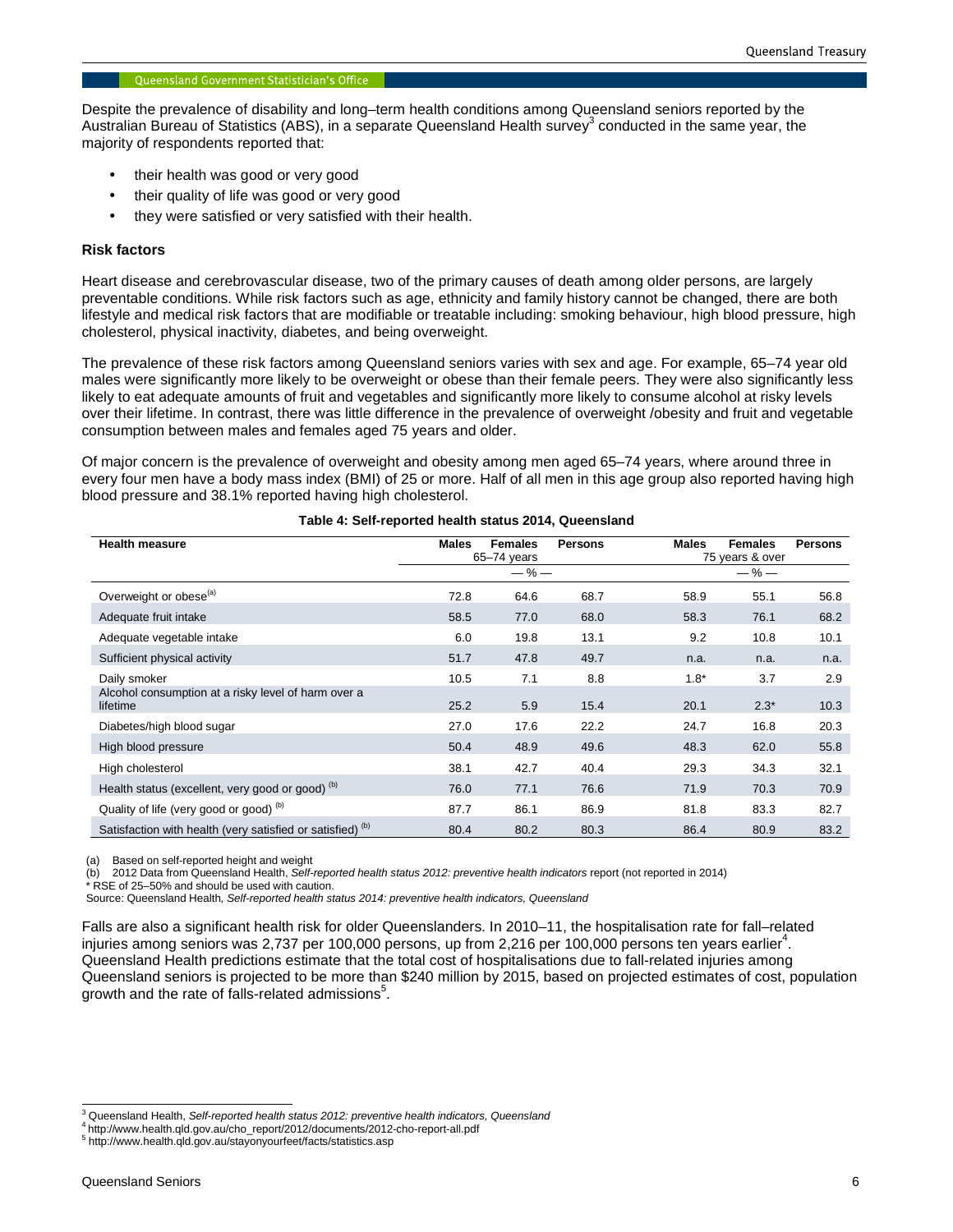# **Employment and income**

Labour force participation among older Queenslanders decreases with increasing age (Figure 8). However, the decline in participation commences well before the traditional retirement age (65 years). In 2011, participation among males fell from 87.1% among 50–54 year olds to 61.4% among 60–64 year olds. Females had a similar drop in participation levels with increasing age, from 77.9% among 50–54 year olds down to 43.5% for those aged 60–64 years. Men participated at higher rates than women across all age groups, with the ratio more than double for the age groups 70–74 years and above.

#### **Figure 9: Weekly personal income by selected age groups, Queensland, 2011(a)**



(a) Excludes 'Not stated'. Negative income used in calculation of proportions, however not shown in table due to small numbers. Source: ABS Census of Population and Housing, 2011, unpublished data.

**Housing and living arrangements** 





Source: ABS Census of Population and Housing, 2011, unpublished data

Approximately two–thirds of both the elderly and very elderly in Queensland reported personal weekly incomes of less than \$400 (\$20,800 annually), while less than five per cent of the very elderly reported personal weekly incomes over \$1,000 per week (\$52,000 annually) (Figure 9).

At older ages, traditional sources of income tend to be replaced with other income sources such as government pensions, superannuation and investments.

Accumulated wealth can also contribute to the overall wellbeing and lifestyle choices available to seniors in their retirement years.

Housing that is both secure and appropriate is essential to the health and wellbeing of older Queenslanders. A large proportion of Queensland seniors own their own home outright, with over 60% of the elderly and just under half of the very elderly living in a home that is owned outright. The proportion that resides in a home with a mortgage, or that is being rented, decreases with increasing age, while an increasing number were moving into 'Other' types of tenure, including non-private dwellings. The proportion of the very elderly in 'Other' dwellings was nearly twice that of the 75–84 years age group (40.2% compared with 20.6%) in 2011.

The proportion of Queensland seniors living in non-private dwellings<sup>6</sup> increased with age from 5% of persons aged 65–74 years, to 10% of persons aged 75–84 years and 28% of the very elderly. For the very elderly the most common type of non-private dwelling was nursing homes, with around one in six very elderly Queenslanders (18%) living in this type of accommodation in 2011.

Seniors who live alone are more at risk of experiencing social isolation and loneliness, and are more likely to require outside assistance in the event of illness<sup>7</sup>. Nearly one quarter of Queensland seniors lived alone in a private dwelling, with women significantly more likely to live alone than men (16% compared with 28%). The proportion living alone increased with age for both men and women.

j

<sup>6</sup> A non-private dwelling (NPD) is a residential dwelling with accommodation which is not included in the census list of private dwelling categories. NPDs are classified according to their function and can include hotels, motels, guest houses, prisons, religious and charitable institutions, military establishments, hospitals and other communal dwellings. Complexes such as retirement villages, which have a combination of self-contained units, hostel and/or nursing home accommodation are enumerated as NPDs.

<sup>7</sup> Yeh SJ & Lo SK 2004. Living alone, social support, and feeling lonely among the elderly. Social Behaviour and Personality 32:129-38.